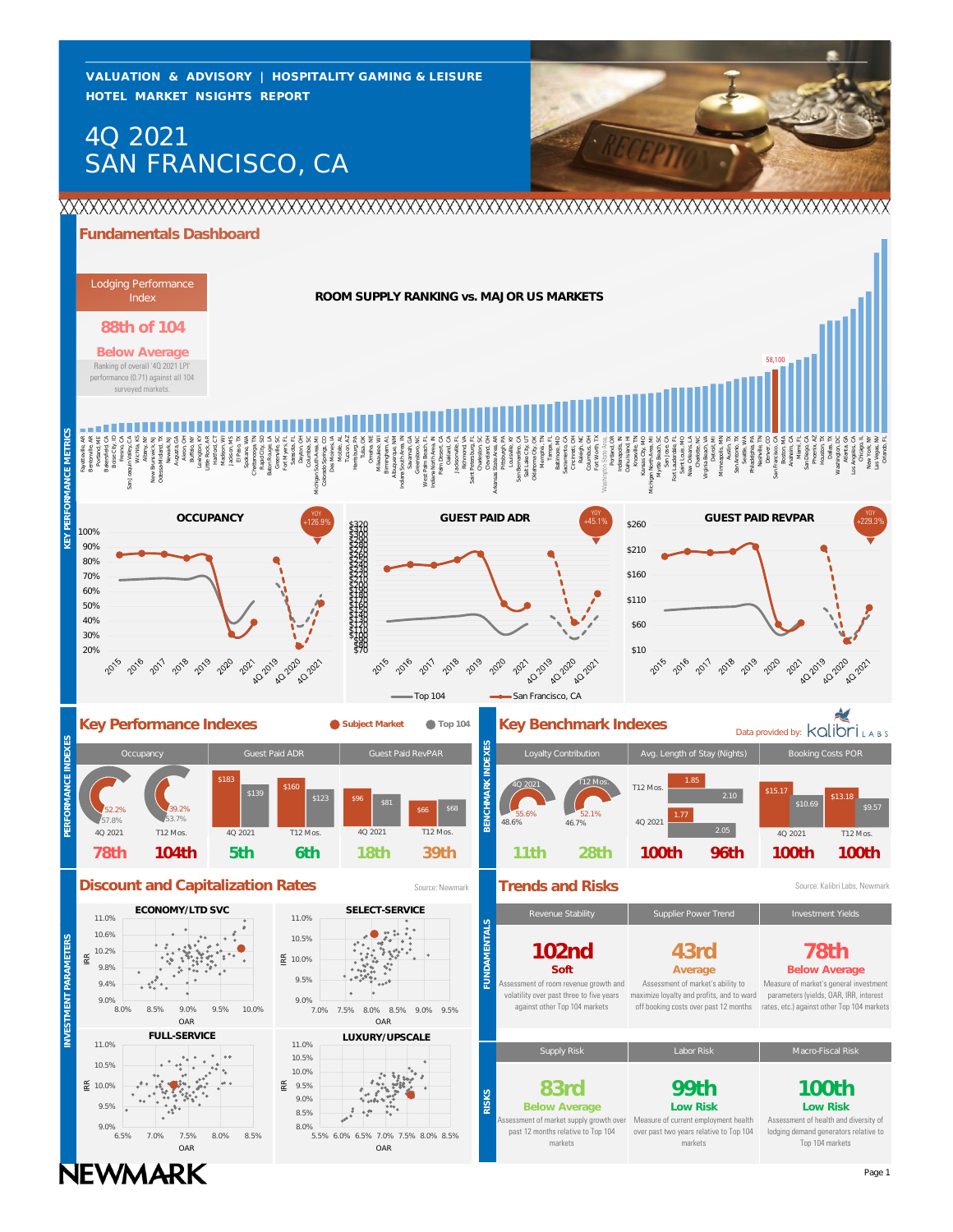# **Location COLLEGE 2018** Newmark Hotel Market Nsights Report - 4Q 2021 San Francisco, CA

Municipal Name: San Francisco County Dept. of Labor Statistics County: Dept. of Labor Statistics County San Francisco County San Francisco County State: California<br>Geo Coordinates (market center): 37.775. -122.41944

Geo Coordinates (market center): **Major Hotel Demand Generators**

University of California, San Francisco | Genentech Inc. | Wells Fargo | Oracle Corp. | Salesforce.com Inc. | Sutter Health | California Pacific Medical Center | Dignity Health | Uber Technologies Inc. | Kaiser Permanente | PG&E Corp. | Gap Inc. | Williams-Sonoma Inc. | Visa USA | VMware Inc. | Va Palo Alto Health Care System | San Francisco State University | Lucile Packard Health Care System | Space Systems | Charles Schwab Corp.

| Metrics and Ranking            | Measurement      | Rankings    |
|--------------------------------|------------------|-------------|
| Population (hotel market area) | 1.720.224        | 31st of 104 |
| Income per Capita              | \$96.265         | 2nd of 104  |
| Feeder Group Size              | 75.9 Persons PSR | 42nd of 104 |
| Feeder Group Earnings          | \$7,309,259 PSR  | 91st of 104 |
| <b>Total Market COPE</b>       | \$1.3 billion    | 19th of 104 |
|                                |                  |             |

### 31st of 104 (Above A Income per Capital School 2nd of 104 (Strong)<br>Income PSR 32nd of 104 (Averac 42nd of 104 Feeder Group Earnings \$1,309,259 PSR 91st of 104 (Soft) Total Market Cope & 19th of 104 (Above Average)

# **Key Performance Metrics**

| <b>YEAR</b>             |          |            | <b>Guest Paid</b> |            | <b>COPE</b>   | <b>Booking Cost</b> | <b>ADR COPE</b> | Loyalty | Avg. Length of       | <b>Supply</b>   | Performance |
|-------------------------|----------|------------|-------------------|------------|---------------|---------------------|-----------------|---------|----------------------|-----------------|-------------|
| <b>ENDING</b>           | 0cc %    | <b>ADR</b> | <b>RevPAR</b>     | <b>ADR</b> | <b>RevPAR</b> | <b>POR</b>          | $\%$            | $\%$    | <b>Stay (Nights)</b> | (Available Rms) | Index (LPI) |
| 2015                    | 84.9%    | \$233.04   | \$197.92          | \$212.12   | \$180.16      | \$20.92             | 91.0%           | 39.9%   | 1.98                 | 52,900          | 1.61        |
| 2016                    | 85.9%    | \$241.61   | \$207.63          | \$219.83   | \$188.91      | \$21.78             | 91.0%           | 42.8%   | 1.91                 | 52,900          | 1.46        |
| 2017                    | 85.5%    | \$240.45   | \$205.46          | \$218.19   | \$186.44      | \$22.26             | 90.7%           | 44.1%   | 1.86                 | 53,700          | 1.27        |
| 2018                    | 82.7%    | \$251.20   | \$207.81          | \$228.94   | \$189.39      | \$22.26             | 91.1%           | 45.4%   | 1.82                 | 54,900          | 1.26        |
| 2019                    | 82.6%    | \$262.75   | \$217.01          | \$240.30   | \$198.47      | \$22.45             | 91.5%           | 50.9%   | 1.77                 | 58,300          | 1.53        |
| 2020                    | 31.1%    | \$163.44   | \$62.22           | \$151.63   | \$47.15       | \$11.81             | 92.8%           | 45.3%   | 2.11                 | 58,300          | 0.90        |
| 2021                    | 39.2%    | \$159.71   | \$65.53           | \$146.53   | \$57.37       | \$13.18             | 91.7%           | 52.1%   | 1.85                 | 57,900          | 0.71        |
| CAGR: 2015 thru<br>2021 | $-12.1%$ | $-6.1%$    | $-16.8%$          | $-6.0%$    | $-17.4%$      | $-7.4%$             | 0.1%            | 4.5%    | $-1.1%$              | 1.5%            | $-12.8%$    |
| 40 2019                 | 81.4%    | \$262.84   | \$213.95          | \$241.25   | \$196.38      | \$21.59             | 91.8%           | 54.3%   | 1.81                 | 58,300          | 1.53        |
| 40 20 20                | 23.0%    | \$126.29   | \$29.04           | \$116.98   | \$26.90       | \$9.31              | 92.6%           | 45.5%   | 2.06                 | 58,600          | 0.90        |
| 40 2021                 | 52.2%    | \$183.30   | \$95.61           | \$168.13   | \$87.70       | \$15.17             | 91.7%           | 55.6%   | 1.77                 | 58,100          | 0.71        |
| % Change                | 126.9%   | 45.1%      | 229.3%            | 43.7%      | 226.1%        | 63.0%               | $-1.0%$         | 22.1%   | $-14.0%$             | $-0.9\%$        | $-20.8%$    |

## **Notable Metrics Notable Trends**

| Economy Median Income                                                                   | Latest-Quarter Guest Paid ADR                                                             | Latest-Quarter COPE ADR                                                                                                    |  | Short-Term Historical Booking<br>Costs POR Growth                                                              | Long-Term Historical Booking<br>Costs POR Growth                                                                    | Short-Term Historical Loyalty<br>Contribution Growth                                                           |  |
|-----------------------------------------------------------------------------------------|-------------------------------------------------------------------------------------------|----------------------------------------------------------------------------------------------------------------------------|--|----------------------------------------------------------------------------------------------------------------|---------------------------------------------------------------------------------------------------------------------|----------------------------------------------------------------------------------------------------------------|--|
| 2nd<br>Strong<br>San Francisco, CA exhibited strong<br>Economy Median Income (\$96,265) | 5th<br>Strong<br>The market exhibited strong<br>latest-quarter Guest Paid ADR (\$183.30)  | 5th<br>Strong<br>The market also exhibited strong<br>latest-quarter COPE ADR (\$168.13)                                    |  | 3rd<br>Strong<br>San Francisco, CA enjoyed low<br>short-term historical growth in booking<br>$costs(-9.8%)$    | 4th<br>Strong<br>The market has benefited from low<br>long-term historical booking costs POR<br>growth $(-4.0\%)$   | 4th<br>Strong<br>The market also enjoyed strong<br>short-term historical loyalty contribution<br>growth (3.7%) |  |
| T12-Month Occupancy                                                                     | T12-Month Booking Costs POR                                                               | Latest-Quarter Average Length of<br><b>Stay</b>                                                                            |  | Short-Term Historical COPE<br>RevPAR Growth                                                                    | Long-Term Historical Occupancy<br>Growth                                                                            | Short-Term Historical COPE ADR<br>Growth                                                                       |  |
| 104th<br>Soft<br>This market has been hindered by weak<br>T12-month occupancy (39.2%)   | 100th<br>Soft<br>The market was burdened by high<br>T12-month booking costs POR (\$13.18) | 100th<br>Soft<br>San Francisco, CA also has been impeded<br>by weak latest-quarter average length of<br>stay (1.77 Nights) |  | 103rd<br>Soft<br>The market has been impeded by weak<br>short-term historical COPE RevPAR<br>growth $(-18.4%)$ | 103rd<br>Soft<br>We note this area has been hindered by<br>weak long-term historical occupancy<br>growth $(-6.0\%)$ | 102nd<br>Soft<br>San Francisco, CA also posted weak<br>short-term historical COPE ADR growth<br>$(-8.5%)$      |  |

## **Market Performance Stage San Francisco**, CA: Absorption San Francisco



Construction limitations

The San Francisco, CA market is currently in the 'Absorption' stage of the performance cycle. In this stage, hotels are underperforming but in an economy with resilience and confidence the economy will recover from the COVID-19 crisis, presenting upside for CRE. Barriers to entry are high and the market typically hosts little or no new supply, allowing for the existing stock of rooms to be absorbed. Example markets in this stage include Anaheim, CA; Atlanta, GA; and Boston, MA. **Absorption**

### **Other Stages:**

In the 'Regeneration' stage, hotels and the underlying economy are generally underperforming. The highest and best uses of hotel assets are challenged whether by COVID-19 impacts, oversupply, weak economic indicators, and/or poor corporate contribution. Hotel investors look for opportunities to either exit or regenerate demand. Example markets in this stage include Cincinnati, OH; Detroit, MI; and New Orleans, LA.

In the 'Ignition' stage, hotels generally perform adequately for operators to enjoy positive returns, with confidence the economy will recover from the COVID-19 crisis. While the general economy lags, strong hotel performance can ignite expansion in certain key sectors. Example markets in this stage include Knoxville, TN; Miami, FL; and Michigan North Area, MI.

In the 'Expansion' stage, hotels generally perform adequately and in an economy with resilience and higher confidence the economy will recover from the COVID-19 crisis. Barriers to entry are low, displacement demand is high, and the market typically experiences an expansion of both hotel supply and general economic conditions. Example markets in this stage include Austin, TX; Fort Lauderdale, FL; and Fort Worth, TX.



Data provided by: kolibriLABS

**Jurisdictional Information** Source: US Census Bureau,

| U1UVVU111U.77701                                                                                                                                                                                                                                                                                                                                                                                                                                                                 | GIUVVLIII U.U./UI | $1 - 0.3701$ |  |
|----------------------------------------------------------------------------------------------------------------------------------------------------------------------------------------------------------------------------------------------------------------------------------------------------------------------------------------------------------------------------------------------------------------------------------------------------------------------------------|-------------------|--------------|--|
| an Francisco, CA: Absorption Stage                                                                                                                                                                                                                                                                                                                                                                                                                                               |                   |              |  |
| The San Francisco, CA market is currently in the 'Absorption' stage of the performance cycle. In this stage, ho<br>underperforming but in an economy with resilience and confidence the economy will recover from the COVID-1<br>presenting upside for CRE. Barriers to entry are high and the market typically hosts little or no new supply, allowing<br>existing stock of rooms to be absorbed. Example markets in this stage include Anaheim, CA; Atlanta, GA; and Boston, M |                   |              |  |

**NEWMARK**